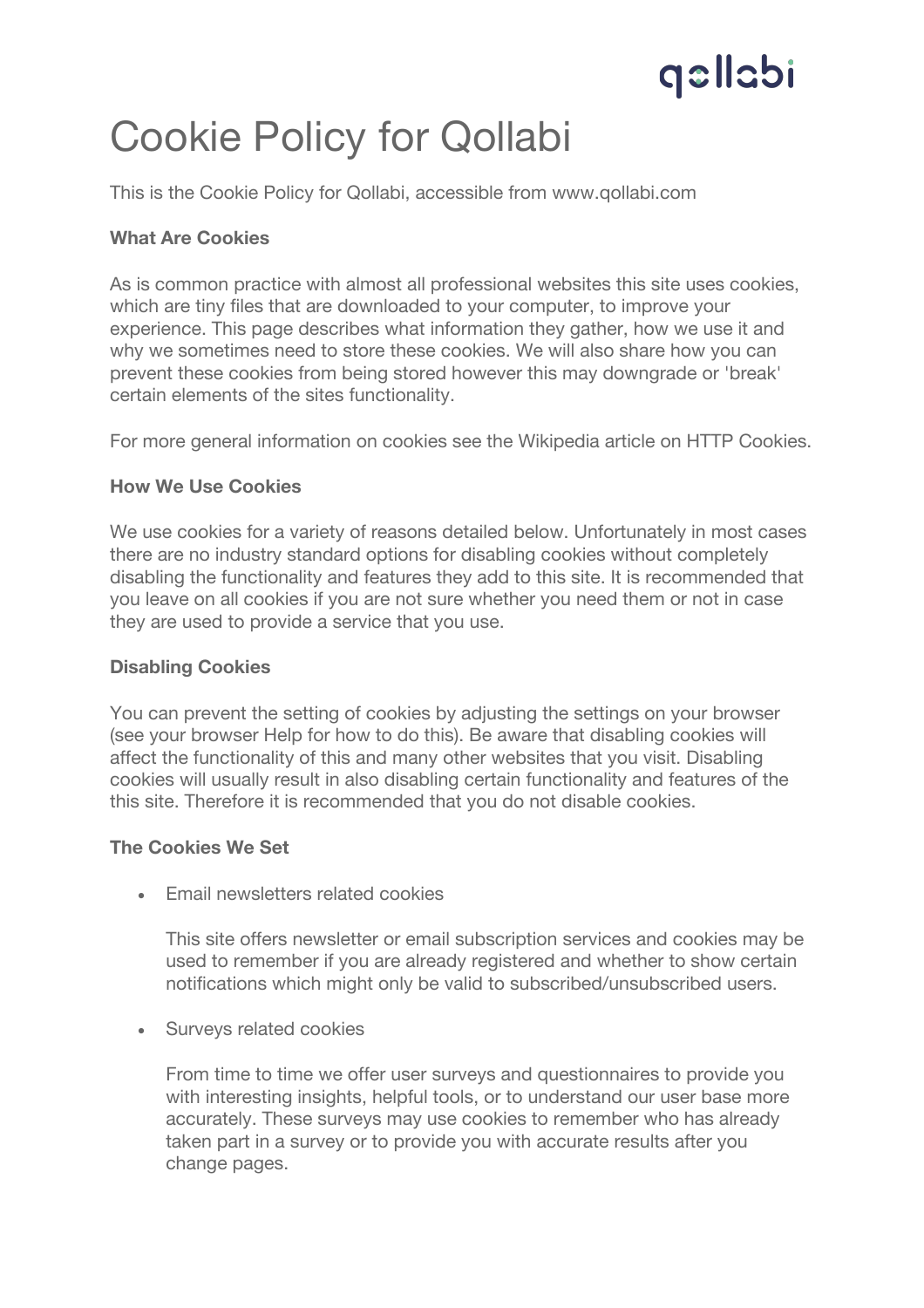## qellabi

• Forms related cookies

When you submit data to through a form such as those found on contact pages or comment forms cookies may be set to remember your user details for future correspondence.

#### **Third Party Cookies**

In some special cases we also use cookies provided by trusted third parties. The following section details which third party cookies you might encounter through this site.

• This site uses Google Analytics which is one of the most widespread and trusted analytics solution on the web for helping us to understand how you use the site and ways that we can improve your experience. These cookies may track things such as how long you spend on the site and the pages that you visit so we can continue to produce engaging content.

For more information on Google Analytics cookies, see the official Google Analytics page.

- Third party analytics are used to track and measure usage of this site so that we can continue to produce engaging content. These cookies may track things such as how long you spend on the site or pages you visit which helps us to understand how we can improve the site for you.
- From time to time we test new features and make subtle changes to the way that the site is delivered. When we are still testing new features these cookies may be used to ensure that you receive a consistent experience whilst on the site whilst ensuring we understand which optimisations our users appreciate the most.
- As we sell products it's important for us to understand statistics about how many of the visitors to our site actually make a purchase and as such this is the kind of data that these cookies will track. This is important to you as it means that we can accurately make business predictions that allow us to monitor our advertising and product costs to ensure the best possible price.
- The Google AdSense service we use to serve advertising uses a DoubleClick cookie to serve more relevant ads across the web and limit the number of times that a given ad is shown to you.

For more information on Google AdSense see the official Google AdSense privacy FAQ.

• We use adverts to offset the costs of running this site and provide funding for further development. The behavioural advertising cookies used by this site are designed to ensure that we provide you with the most relevant adverts